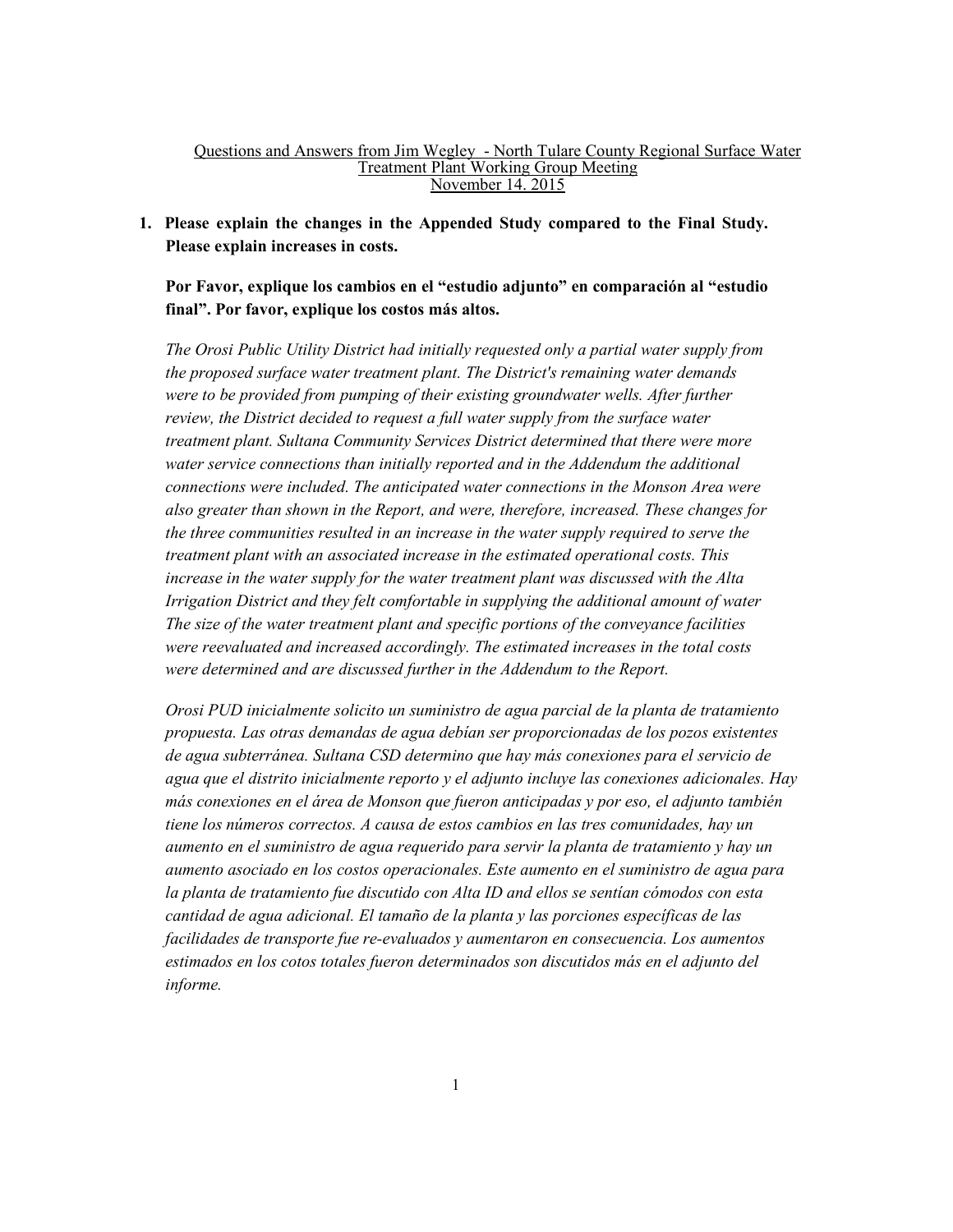**2. There are several local water infrastructure improvements that are underway or planned (i.e. wells and connections). How will they be integrated into the surface water project?** 

**Hay varias mejoras locales de infraestructura que están en proceso o son planeados (pozos y conexiones). Como serán integradas al proyecto de agua?** 

*It is our understanding that there are additional infrastructure projects planned in the area. At the time of the Report, these projects were in the planning stages and had not been completed. When these facilities are constructed and become operational, there may be an opportunity to integrate them into the overall water plan for serving the area. It is our understanding that some of the projects currently being studied may reduce the conveyance facility costs shown in the Report.* 

*Es nuestro entendimiento que hay adicionales proyectos de infraestructura planeados en el área. Durante el informe, estos proyectos estaban en las etapas de planificación no fueron completados. Cuando estas facilidades son construidas y son operacionales, podría ser una oportunidad para integrarlos en el plan general para suministrar agua en el área. Es nuestro entendimiento que algunos proyectos corrientes planeados pueden reducir los costos en el informe de la facilidad de transporte.* 

# **3. How will the surface water treatment plant and pipelines accommodate both short term and long term growth?**

**Como la planta y la tubería acomodan el crecimiento en el corto y el largo plazo?** 

*The funding agencies will typically allow an additional ten percent growth factor in the design of the improvements. Any increase in the size of the proposed surface water treatment plant and appurtenances beyond that allowance will require additional funding. Additional funding sources will need to be pursued and could possibly be provided by the connection fees that will be generated and/or supported by the additional water services that will be connected to the system.* 

*Las agencias de financiación típicamente permiten un factor de crecimiento de diez por ciento en el diseño de las mejoras. Cualquier aumento en el tamaño de la planta y todos los componentes más allá de eso va a requerir financiación adicional. Se necesitan recursos finánciales adicionales. Es posible que se usen las cuotas de conexión generadas y/o apoyadas por los servicios adicionales de agua que serán conectados al sistema.* 

**4. How will local groundwater wells be integrated into the surface water system to provide water when the Friant-Kern Canal is down for maintenance? Could they be**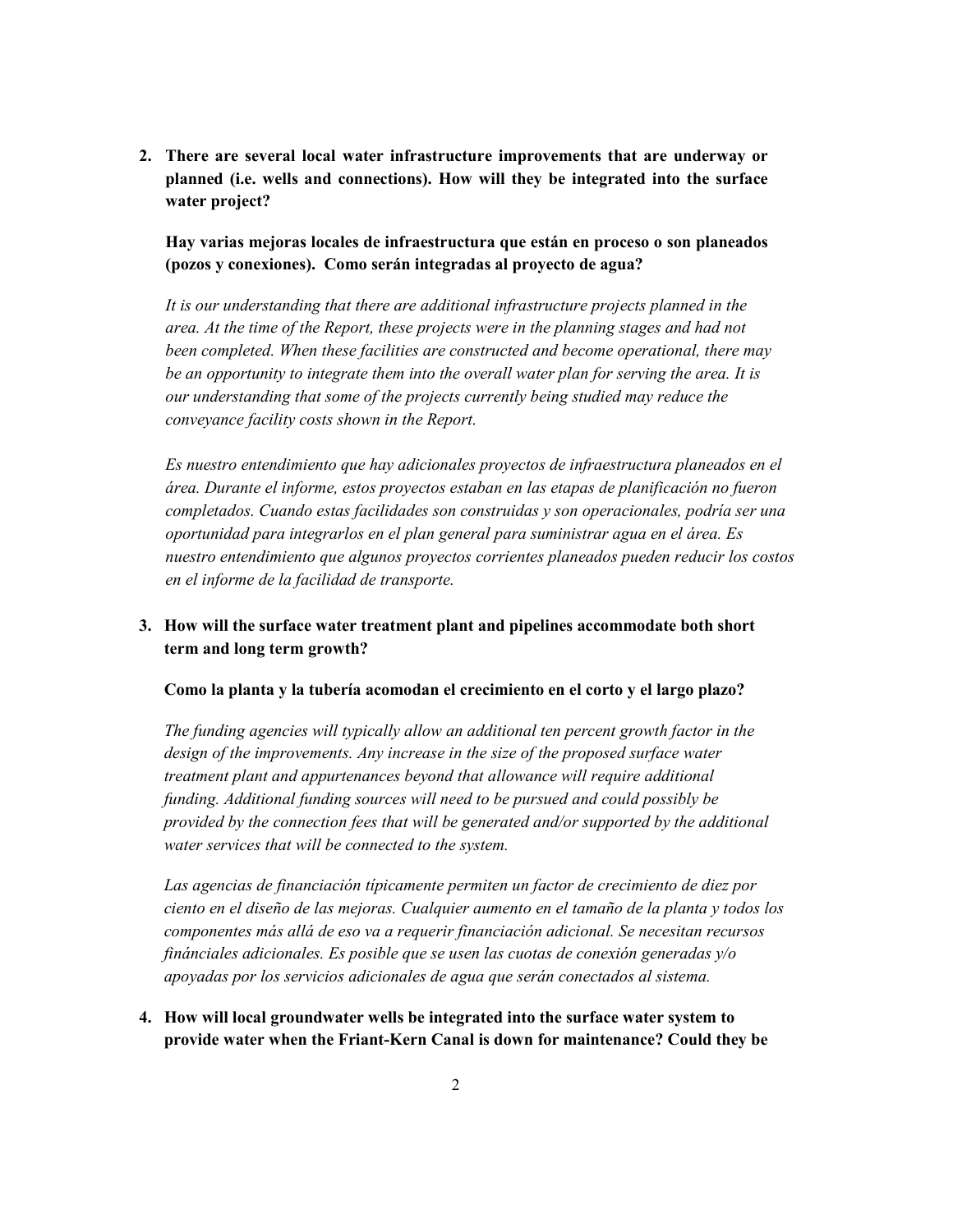**more frequently incorporated into the overall system (dual source system)? What about including ongoing maintenance of the community wells in the system rotating basis?** 

**Como se integran loso pozos locales de agua subterránea en el sistema de agua superficial para distribuir el agua cuando el canal de Friant-Kern no está funcionado durante el periodo de mantenimiento? Puede incorporar estos pozos más frecuentemente en el sistema (sistema de origen dual)? Y la inclusión de mantenimiento en marcha de los pozos de las comunidades en este sistema—en forma rotativa?** 

*During those periods when maintenance is occurring on the Friant-Kern Canal, the existing groundwater wells identified in the Report can be used to provide the wintertime*  flows. With the development of infrastructure improvements listed in the Report, the *communities will all be connected by the proposed conveyance facilities. It could be possible for a dual (surface water/groundwater) system to be incorporated in the operations plans for the water system. Such a plan will require agreements between the various communities regarding the operations of the individual groundwater wells. The ongoing maintenance on the wells will be defined in this agreement. One option is for the individual districts that are providing the water from their groundwater wells, during the canal maintenance period to meet this wintertime demand, be compensated by those agencies receiving the water on a unit cost for the water basis. The individual agencies should be responsible for the operation and maintenance of their own wells.* 

*Durante estos periodos cuando se ocurre el mantenimiento en el canal Friant-Kern, los pozos subterráneos existentes identificados en el informe se pueden usados para los flujos de invierno. Con el desarrollo de las mejoras de la infraestructura en el informe, todas las comunidades estarán conectadas por las facilidades de transporte propuestas. Es posible incorporar un sistema de origen dual en los planes de operación del sistema de agua. Un plan así se requiere acuerdos entre las varias comunidades sobre las operaciones de los pozos subterráneos individuales. El mantenimiento en marcha será definido en este acuerdo. Una opción es para los distritos individuales que van a usar los pozos subterráneos durante el periodo de mantenimiento en el canal serán compensados por las otras agencias que van a recibir este agua. Las agencias individuales deben ser responsables para la operación y mantenimiento de sus propios pozos.* 

## **5. What happens if back up wells go out of compliance? Is there a way to treat them? Is there an alternative?**

**Que pasara si los pozos de resguardo estan fuera del cumplimiento? Habra manera de tratar el agua? Hay alguna alternativa?**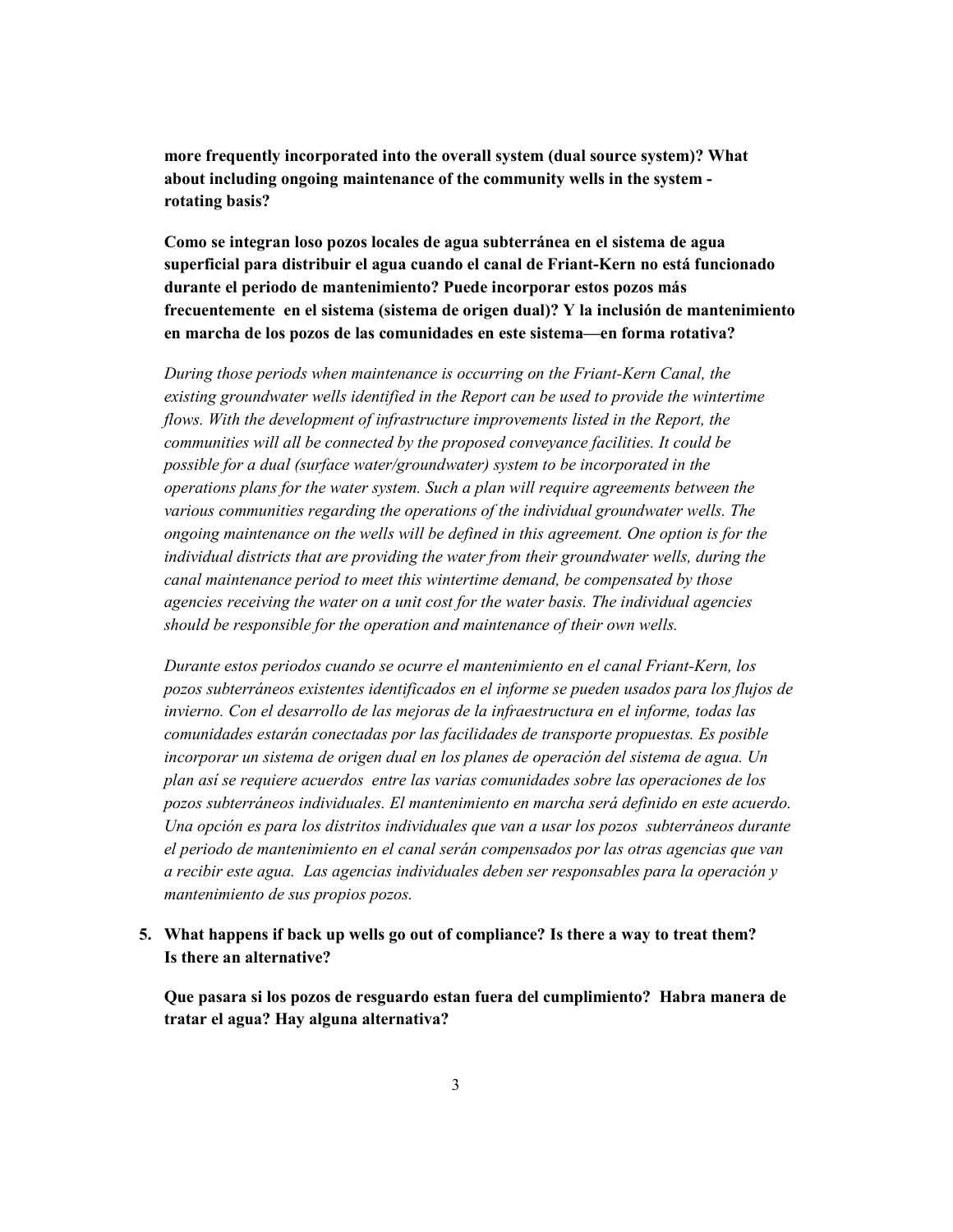*As discussed in the Addendum to the Report, all of the communities will be receiving a*  full water supply from the surface water treatment plant. The only time that the *groundwater wells are planned to be used is during the periodic canal maintenance period when the canal is dry. Temporary treatment of the water pumped from the groundwater wells could be achieved if all the wells are out of compliance and the wintertime flows cannot be provided. Another option could be the development of temporary storage within the canal prism. Currently, the Alta Irrigation District and the City of Orange Cove are discussing an option which includes an evaluation of an alternate conveyance facility for delivering Kings River Water to the area in-lieu of or as a supplement to the Friant-Kern Canal.* 

*Como se discutió en la enmienda al Informe, todas las comunidades estarán recibiendo un suministro de agua total de la planta de tratamiento de aguas superficiales. La única vez que se planifica utilizar los pozos de agua subterránea será durante el mantenimiento del canal debido a que durante ese período el canal está seco. Tratamiento temporal del agua de los pozos se podrían lograr si todos los pozos están fuera de cumplimiento y los flujos de invierno no pueden ser proporcionados. Otra opción podría ser el desarrollo de almacenamiento temporal dentro de la red de los canales. Actualmente, el Distrito de Riego Alta y la Ciudad de Orange Cove donde se está discutiendo una opción que incluye la evaluación de una de las instalaciones de transporte alternativo para la entrega de agua al Rio Kings a la zona en lugar de o como un suplemento al Canal Friant-Kern.*

**6. How good is the current project price for the future? Construction and a final product may not come into fruition for 5-7 years - what sort of inflation is factored in?** 

**Que tan factual es el precio del proyecto a futuro? Qué tipo de inflación se calcula cuando la construcción pudiera tardar entre 5 y 7 años.** 

*The cost estimates in the Report are based on current costs. Depending on the timeframe for construction of the facilities an appropriate inflation factor will need to be applied.* 

*El costo presupuestado en el reporte está basado en costos actuales. Dependiendo del tiempo de construcción el factor inflacionario tendrá que ser aplicado debidamente.*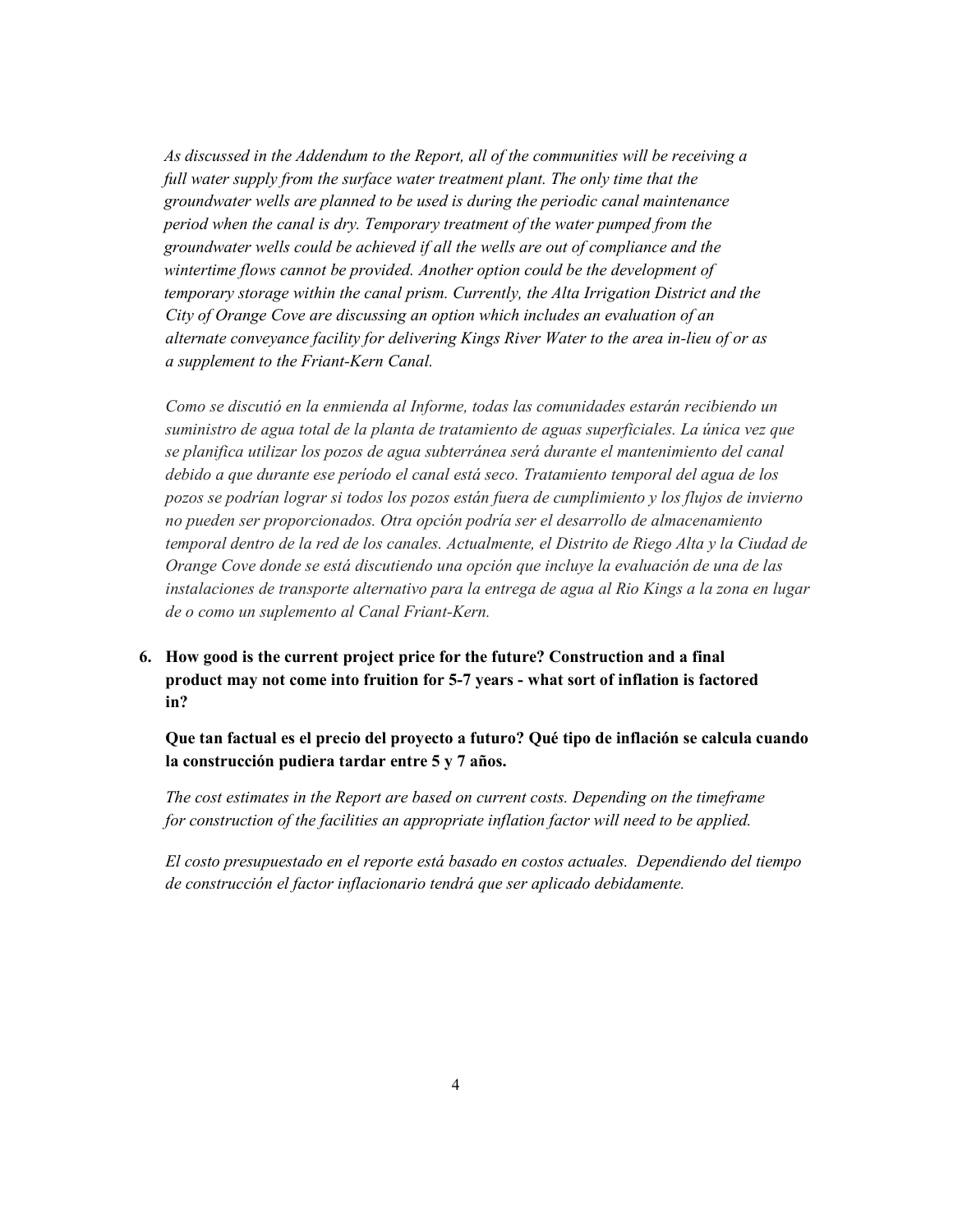#### **7. What design measures are being included to prevent disinfection byproducts?**

### **Qué medidas han sido incorporadas en el diseño para prevenir el potencial de subproductos por desinfección?**

*Kings River Water is of excellent quality compared to other surface water supplies in the State. The formation of disinfection byproducts was one of the items considered in the siting of the surface water treatment plant. To reduce the formation of disinfection byproducts, it is recommended that the treatment plant be located adjacent to the Friant-Kern Canal. The water storage tank should also be designed to allow the addition of aeration equipment.* 

*La calidad de agua del Rio Kings es excelente en comparación con otras aguas superficiales en el estado. La formación de subproductos fue una de las cosas que se consideró al evaluar locaciones para la planta tratadora. La reducción de subproductos por desinfección, la recomendación es que la planta tratadora sea localizada adjunta al canal Friant-Kern. También el diseño de los tanques de almacenamiento deberá ser diseñado para permitir ventilación adicional.* 

**8. Capacity of seven wells is sufficient. Is the pressure and location sufficient to push the water all around to all of the seven communities without needing to install booster pumps (there will be some slight uphill slope).** 

**La capacidad de siete pozos es suficiente. Es la presión y localización suficiente para empujar el agua a las siete comunidades sin la necesidad de bombeo? (Existen unas áreas con pequeña elevación).** 

*The land topography for the seven communities that are proposed to be served by the surface water treatment plant is relatively flat. In the investigation completed for purposes of the Report, it was determined that water from the wells can be distributed to the remaining communities. It is not expected that additional booster pumps would be required. Utilizing the surveys to be conducted during the design phase of the project, a detailed evaluation will be completed on the operation of the system when using the groundwater wells.* 

*La topografía de las siete comunidades que se propone servirán con la planta tratadora es relativamente plana. En la investigación completada para el reporte se determinó que el agua de los pozos puede ser distribuida entre las comunidades. No se anticipa el requerimiento de plantas de bombeo. Utilizando las encuestas que se llevaran a cabo durante la fase de diseño*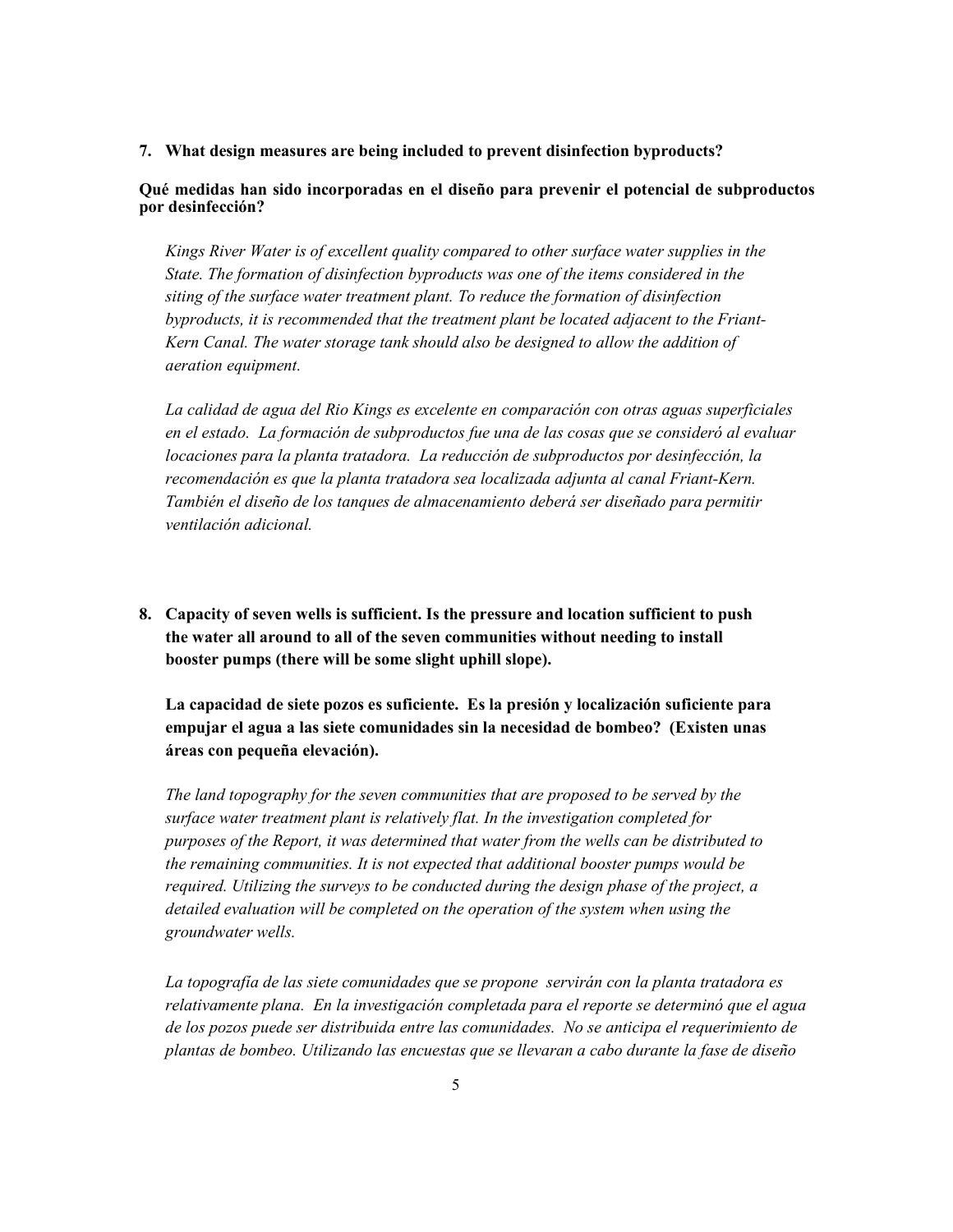*del proyecto, una evaluación detallada se completara sobre la operación de los sistemas durante el uso de los pozos.* 

#### **9. Has solar been considered for operations and maintenance to keep down costs?**

**Se ha considerado el suministro solar para las operaciones de mantenimiento con el fin de reducir los costos?** 

*Solar power facilities were not included in the budgets. Based on the cost of the solar facilities and the funding opportunities available, solar power can be considered during the final design. For wastewater treatment facilities, solar power facilities are an eligible item for funding, but, apparently, solar power is not a fundable item through the drinking water program.* 

*La instalación de paneles solares no se presupuestó. Basados en los costos de los sistemas solares y la posibilidad de fondos disponibles, se pudiera considerar sistemas solares durante el diseño final. Para el tratamiento de aguas residuales, los sistemas solares son elegibles pero aparentemente no existen fondos para sistemas de agua potable.* 

# **10. What options are there to purchase or put an option on the site for the treatment plant? What other options for a site to build the plant have been analyzed - are there any?**

**Que opciones hay disponibles para la adquisición del terreno donde se construirá la planta tratadora? Que otras opciones han sido analizadas?** 

*A field review of the entire region was made to locate a suitable site for the water treatment plant. The water treatment plant site selected was the best location for construction of the facility. The selected site meets all the criteria as far as being centrally located to the communities, current land use on the property, being located in a concrete-lined reach of the Friant-Kern Canal and adjacent to the canal, the proposed site is adjacent to an existing Alta Irrigation District Canal, the size of the parcel is sufficient to provide an area that can be dedicated for habitat enhancement and is also of sufficient size to allow expansion of the treatment facility to serve an expanded service area that includes domestic water users in addition to the seven communities identified in the Report. It is recommended that an option on this parcel be pursued until funding is available to purchase the property.* 

*Una evaluación de la región ha sido hecha para determinar la localidad más óptima. La localización elegida ha sido seleccionada para la construcción de la entidad. La localidad*